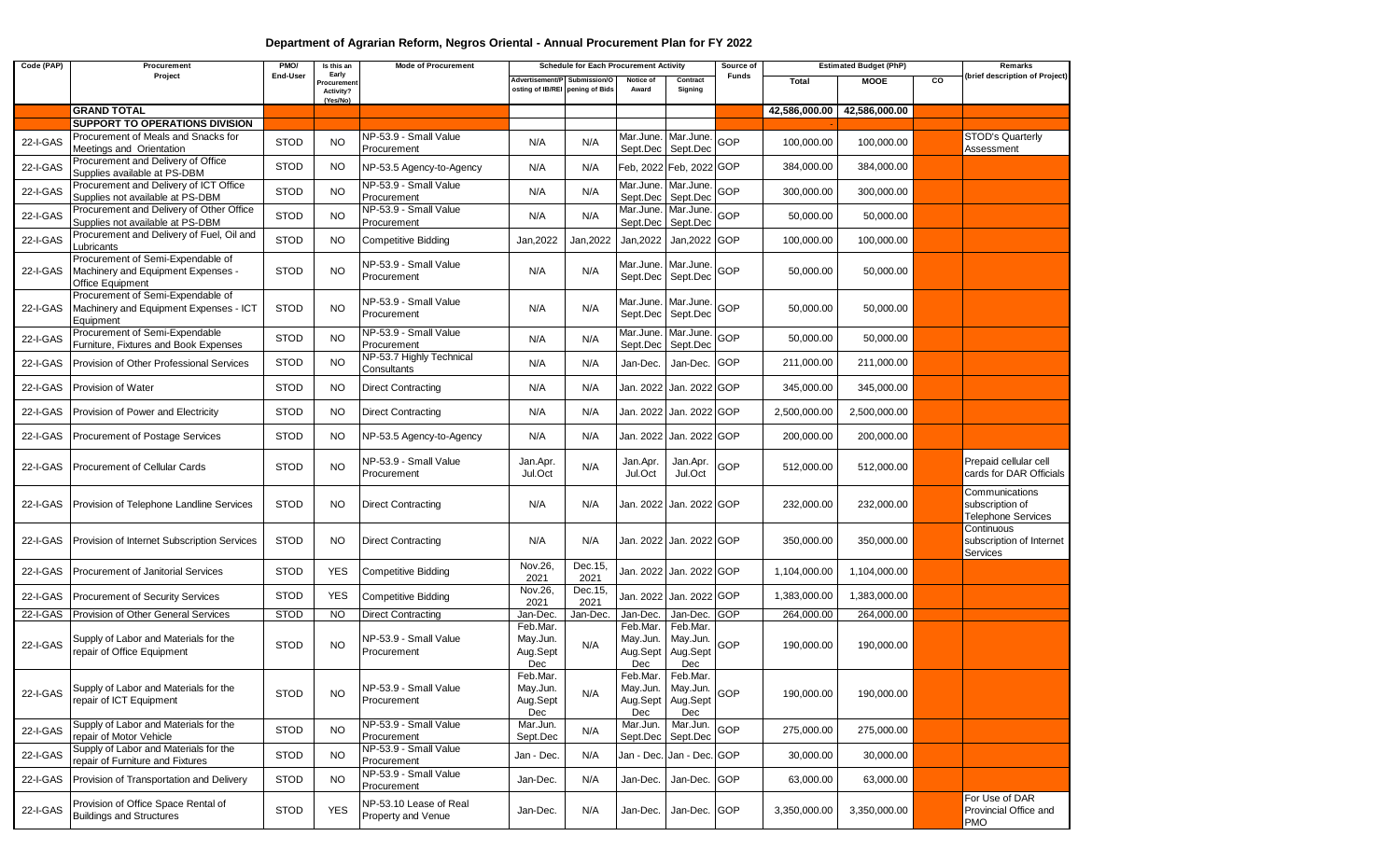| 22-I-GAS              | Provision of Rental for Office Equipments                              | <b>STOD</b>         | NO.       | NP-53.9 - Small Value<br>Procurement         | Jan-Dec.             | N/A       | Jan-Dec.             | Jan-Dec.                  | GOP        | 248,000.00   | 248,000.00   | For the rental of Dot<br>Matrix and A3 Printer             |
|-----------------------|------------------------------------------------------------------------|---------------------|-----------|----------------------------------------------|----------------------|-----------|----------------------|---------------------------|------------|--------------|--------------|------------------------------------------------------------|
| 22-I-GAS              | Provision of Subscription for Reading<br><b>Materials</b>              | <b>STOD</b>         | <b>NO</b> | NP-53.9 - Small Value<br>Procurement         | Jan-Dec.             | N/A       | Jan-Dec.             | Jan-Dec.                  | GOP        | 80,000.00    | 80.000.00    | Newspaper (national &<br>local) subscription               |
|                       | <b>LAND TENURE SECURITY PROGRAM</b>                                    |                     |           |                                              |                      |           |                      |                           |            |              |              |                                                            |
| $22 - 1.1 -$<br>LTSP1 | Provision of Venue for Trainings                                       | LTID                | <b>NO</b> | NP-53.10 Lease of Real<br>Property and Venue | N/A                  | N/A       | Jan.Mar.<br>May-Dec. | Jan.Mar.<br>May-Dec.      | <b>GOP</b> | 753,000.00   | 753,000.00   | Semestral Target<br>Setting and<br>Meetings/Conference     |
| $22 - 1.1 -$<br>LTSP1 | Procurement of Meals and Snacks for<br>Meetings and Orientation        | LTID                | <b>NO</b> | NP-53.9 - Small Value<br>Procurement         | N/A                  | N/A       | Feb.Mar.<br>Apr.Oct  | Feb.Mar.<br>Apr.Oct       | GOP        | 126,000.00   | 126,000.00   |                                                            |
| $22 - 1.1 -$<br>LTSP1 | Procurement and Delivery of Office<br>Supplies available at PS-DBM     | LTID                | NO.       | NP-53.5 Agency-to-Agency                     | N/A                  | N/A       | Jan. Apr.<br>Jun.Oct | Jan. Apr.<br>Jun.Oct      | GOP        | 1,000,000.00 | 1,000,000.00 |                                                            |
| $22 - 1.1 -$<br>LTSP1 | Procurement and Delivery of Office<br>Supplies not available at PS-DBM | LTID                | <b>NO</b> | Shopping                                     | Jan. Apr.<br>Jun.Oct | N/A       | Jan. Apr.<br>Jun.Oct | Jan. Apr.<br>Jun.Oct      | GOP        | 500,000.00   | 500,000.00   | For unforseen<br>purchases                                 |
| $22 - 1.1 -$<br>LTSP1 | Procurement and Delivery of ICT Office<br>Supplies available at PS-DBM | LTID                | <b>NO</b> | NP-53.5 Agency-to-Agency                     | N/A                  | N/A       | Jan. Apr.<br>Jun.Oct | Jan. Apr.<br>Jun.Oct      | GOP        | 293,000.00   | 293,000.00   |                                                            |
| $22 - 1.1 -$<br>LTSP1 | Procurement and Delivery of Fuel, Oil and<br>ubricants                 | LTID                | NO        | <b>Competitive Bidding</b>                   | Jan, 2022            | Jan, 2022 | Jan, 2022            | Jan, 2022 GOP             |            | 1,179,000.00 | 1,179,000.00 |                                                            |
| $22 - 1.1 -$<br>LTSP1 | Provision of Telephone Landline Services                               | LTID                | NO.       | <b>Direct Contracting</b>                    | N/A                  | N/A       |                      | Jan - Dec. Jan - Dec. GOP |            | 30,000.00    | 30,000.00    | Continuous<br>subscription of<br><b>Telephone Services</b> |
| $22 - 1.1 -$<br>LTSP1 | Procurement of Survey Services                                         | LTID                | NO.       | <b>Competitive Bidding</b>                   | N/A                  | Jan, 2022 | Jan, 2022            | Jan, 2022 GOP             |            | 2,000,000.00 | 2,000,000.00 |                                                            |
| $22 - 1.1 -$<br>LTSP1 | Supply of Labor and Materials for the<br>Repair of Buildings           | LTID                | <b>NO</b> | NP-53.9 - Small Value<br>Procurement         | N/A                  | N/A       | April,<br>2022       | April,<br>2022            | GOP        | 150,000.00   | 150,000.00   |                                                            |
| $22 - 1.1 -$<br>LTSP1 | Supply of Labor and Materials for the<br>Repair of ICT Equipment       | LTID                | NO        | NP-53.9 - Small Value<br>Procurement         | N/A                  | N/A       | Jan - Dec.           | Jan - Dec.                | GOP        | 50,000.00    | 50,000.00    |                                                            |
| $22 - 1.1 -$<br>LTSP1 | Supply of Labor and Materials for the<br>Repair of Office Equipment    | LTID                | <b>NO</b> | NP-53.9 - Small Value<br>Procurement         | N/A                  | N/A       | July -<br>Dec.       | July -<br>Dec.            | GOP        | 80,000.00    | 80,000.00    |                                                            |
| $22 - 1.1 -$<br>LTSP1 | Supply of Labor and Materials for the<br>Repair of Motor Vehicle       | LTID                | <b>NO</b> | NP-53.9 - Small Value<br>Procurement         | N/A                  | N/A       | Jan - Dec.           | Jan - Dec. GOP            |            | 400,000.00   | 400,000.00   |                                                            |
| $22 - 1.1 -$<br>LTSP1 | Provision of Printing & Publications                                   | LTID                | <b>NO</b> | NP-53.9 - Small Value<br>Procurement         | N/A                  | N/A       |                      | Jan - Dec. Jan - Dec. GOP |            | 120,000.00   | 120,000.00   | Printing of brochure<br>newsletter, tarpaulins &<br>others |
| $22 - 1.1 -$<br>LTSP1 | Provisions for Transportation & Delivery                               | LTID                | <b>NO</b> | NP-53.9 - Small Value<br>Procurement         | N/A                  | N/A       |                      | Jan - Dec. Jan - Dec. GOP |            | 50,000.00    | 50,000.00    |                                                            |
| $22 - 1.1 -$<br>LTSP1 | Provision of Internet Subscription Services                            | <b>LTID</b>         | NO.       | <b>Direct Contracting</b>                    | N/A                  | N/A       |                      | Jan - Dec. Jan - Dec. GOP |            | 60,000.00    | 60,000.00    | Continuous<br>subscription of<br><b>Telephone Services</b> |
|                       | <b>AGRARIAN JUSTICE DELIVERY PROGRAM (OFFICE OF THE PARAD)</b>         |                     |           |                                              |                      |           |                      |                           |            |              |              |                                                            |
| $22 - 2.2 -$<br>AJDP1 | Provision of Venue for Trainings                                       | Ofc.of the<br>PARAD | <b>NO</b> | NP-53.10 Lease of Real<br>Property and Venue | N/A                  | N/A       | July.Sept.<br>Dec.   | July Sept.<br>Dec.        | GOP        | 200,000.00   | 200,000.00   | Quarterly Assessment,<br>Planning and<br>Workshop          |
| $22 - 2.2 -$<br>AJDP1 | Procurement of Meals and Snacks for<br>Meetings and Orientation        | Ofc.of the<br>PARAD | NO        | <b>Competitive Bidding</b>                   | Jan, 2022            | Jan, 2022 | Jan, 2022            | Jan, 2022 GOP             |            | 191,000.00   | 191,000.00   |                                                            |
| $22 - 2.2 -$<br>AJDP1 | Procurement and Delivery of Office<br>Supplies available at PS-DBM     | Ofc.of the<br>PARAD | NO        | NP-53.5 Agency-to-Agency                     | N/A                  | N/A       | July. Oct            | July. Oct GOP             |            | 347,000.00   | 347,000.00   |                                                            |
| $22 - 2.2 -$<br>AJDP1 | Procurement and Delivery of Fuel, Oil and<br>ubricants                 | Ofc.of the<br>PARAD | NO        | Competitive Bidding                          | Jan, 2022            | Jan, 2022 | Jan, 2022            | Jan, 2022 GOP             |            | 175,000.00   | 175,000.00   |                                                            |
| $22 - 2.2 -$<br>AJDP1 | Procurement and Delivery of Semi-<br>Expendable-Office Equipment       | Ofc.of the<br>PARAD | <b>NO</b> | NP-53.9 - Small Value<br>Procurement         | N/A                  | N/A       |                      | Jan - Dec. Jan - Dec. GOP |            | 60,000.00    | 60,000.00    |                                                            |
| $22 - 2.2$<br>AJDP1   | Procurement and Delivery of Semi-<br>Expendable-ICT Equipment          | Ofc.of the<br>PARAD | <b>NO</b> | NP-53.9 - Small Value<br>Procurement         | N/A                  | N/A       |                      | Jan - Dec. Jan - Dec. GOP |            | 89,000.00    | 89,000.00    |                                                            |
| $22 - 2.2 -$<br>AJDP1 | Procurement of General Administrative<br>Services                      | Ofc.of the<br>PARAD | <b>NO</b> | <b>Competitive Bidding</b>                   | Jan, 2022            | Jan, 2022 |                      | Jan, 2022 Jan, 2022 GOP   |            | 184,000.00   | 184,000.00   | Outsourcing services of<br>clerks, encoders &<br>drivers   |
| $22 - 2.2 -$<br>AJDP1 | Supply of Labor and Materials for the<br>Repair of ICT Equipment       | Ofc.of the<br>PARAD | NO        | NP-53.9 - Small Value<br>Procurement         | N/A                  | N/A       |                      | Jan - Dec. Jan - Dec. GOP |            | 50,000.00    | 50,000.00    |                                                            |
| $22 - 2.2 -$<br>AJDP1 | Supply of Labor and Materials for the<br>Repair of Motor Vehicle       | Ofc.of the<br>PARAD | <b>NO</b> | NP-53.9 - Small Value<br>Procurement         | N/A                  | N/A       |                      | Jan - Dec. Jan - Dec. GOP |            | 160,000.00   | 160,000.00   |                                                            |
| $22 - 2.2$<br>AJDP1   | Procurement of Postage Services                                        | Ofc.of the<br>PARAD | <b>NO</b> | <b>Direct Contracting</b>                    | N/A                  | N/A       |                      | Jan - Dec. Jan - Dec. GOP |            | 132,000.00   | 132,000.00   |                                                            |
| $22 - 2.2 -$<br>AJDP1 | Procurement and Delivery of ICT Office<br>Supplies available at PS-DBM | Ofc.of the<br>PARAD | <b>NO</b> | NP-53.9 - Small Value<br>Procurement         | N/A                  | N/A       |                      | Jan - Dec. Jan - Dec. GOP |            | 225,000.00   | 225,000.00   |                                                            |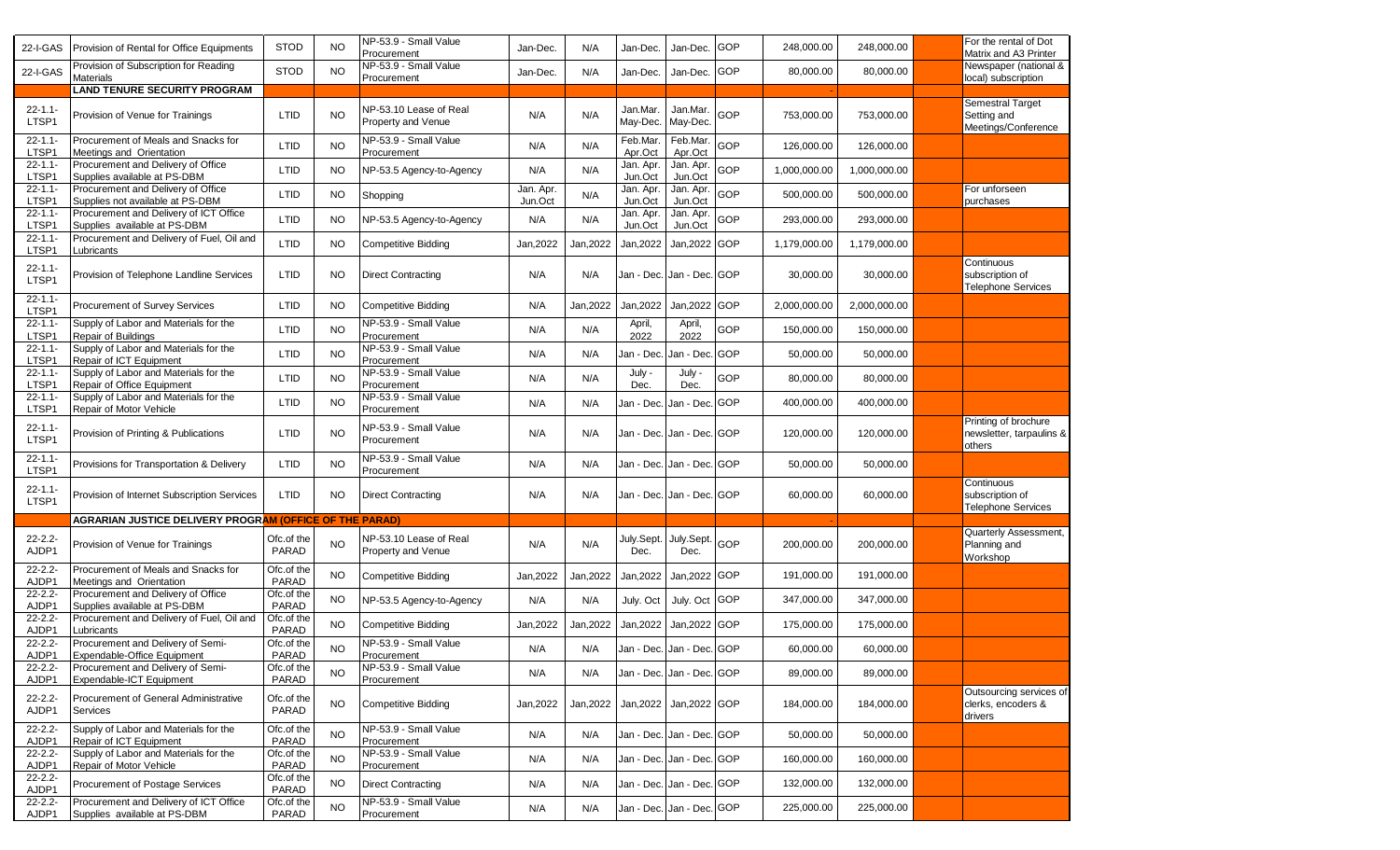| $22 - 2.2$<br>AJDP1     | Procurement and Delivery of Office<br>Supplies not available at PS-DBM     | Ofc.of the<br>PARAD | NO        | Shopping                                            | Jan - Dec. | N/A       |                       | Jan - Dec. Jan - Dec. GOP |            | 30,000.00    | 30,000.00    | For unforseen<br>purchases                                                          |
|-------------------------|----------------------------------------------------------------------------|---------------------|-----------|-----------------------------------------------------|------------|-----------|-----------------------|---------------------------|------------|--------------|--------------|-------------------------------------------------------------------------------------|
| $22 - 2.2$<br>AJDP1     | Supply of Labor and Materials for the<br>Repair of Office Equipment        | Ofc.of the<br>PARAD | NO.       | NP-53.9 - Small Value<br>Procurement                | N/A        | N/A       |                       | Jan - Dec. Jan - Dec. GOP |            | 65,000.00    | 65,000.00    |                                                                                     |
| $22 - 2.2$<br>AJDP1     | Provisions for Transportation & Delivery                                   | Ofc.of the<br>PARAD | <b>NO</b> | NP-53.9 - Small Value<br>Procurement                | N/A        | N/A       | Jan - Dec.            | Jan - Dec. GOP            |            | 110,000.00   | 110,000.00   |                                                                                     |
| $22 - 2.2$<br>AJDP1     | Provisions for Rental of Motor Vehicles                                    | Ofc.of the<br>PARAD | <b>NO</b> | NP-53.9 - Small Value<br>Procurement                | N/A        | N/A       | Jan - Dec.            | Jan - Dec.                | <b>GOP</b> | 174,000.00   | 174,000.00   | Transportation of<br>ARBOs and POs                                                  |
| $22 - 2.2$<br>AJDP1     | Provision of Printing & Publications                                       | Ofc.of the<br>PARAD | <b>NO</b> | NP-53.9 - Small Value<br>Procurement                | N/A        | N/A       | Jan - Dec.            | Jan - Dec. GOP            |            | 36,000.00    | 36,000.00    |                                                                                     |
| $22 - 2.2 -$<br>AJDP1   | Provision of Internet Subscription Services                                | Ofc.of the<br>PARAD | <b>NO</b> | <b>Direct Contracting</b>                           | N/A        | N/A       |                       | Jan - Dec. Jan - Dec. GOP |            | 60,000.00    | 60,000.00    |                                                                                     |
| $22 - 2.2 -$<br>AJDP1   | Procurement of Meals & Snacks for<br>Conference                            | Ofc.of the<br>PARAD | <b>NO</b> | NP-53.9 - Small Value<br>Procurement                | N/A        | N/A       |                       | Jan - Dec. Jan - Dec. GOP |            | 190,000.00   | 190,000.00   |                                                                                     |
|                         | <b>AGRARIAN JUSTICE DELIVERY PROGRAM (LEGAL</b>                            |                     |           |                                                     |            |           |                       |                           |            |              |              |                                                                                     |
| $22.2.1 -$<br>AJDP1     | Provision of Venue for Trainings                                           | <b>LEGAL</b>        | <b>NO</b> | NP-53.10 Lease of Real<br><b>Property and Venue</b> | N/A        | N/A       | Feb. -<br>Dec.        | Feb. -<br>Dec.            | GOP        | 54,000.00    | 54,000.00    | LCMS/ALI/Quasi Cases<br>Workshop and Year End<br>Assessment and Planning<br>Session |
| $22.2.1 -$<br>AJDP1     | Procurement of Meals and Snacks for<br>Meetings and Orientation            | <b>LEGAL</b>        | NO.       | <b>Competitive Bidding</b>                          | Jan, 2022  | Jan, 2022 | Jan, 2022             | Jan, 2022                 | <b>GOP</b> | 96,000.00    | 96,000.00    |                                                                                     |
| $22.2.1 -$<br>AJDP1     | Procurement and Delivery of Office<br>Supplies available at PS-DBM         | <b>LEGAL</b>        | <b>NO</b> | NP-53.5 Agency-to-Agency                            | N/A        | N/A       | March                 | March                     | GOP        | 45,000.00    | 45,000.00    | For unforseen<br>purchases                                                          |
| $22.2.1 -$<br>AJDP1     | Procurement and Delivery of Office<br>Supplies not available at PS-DBM     | LEGAL               | <b>NO</b> | Shopping                                            | March      | N/A       | March                 | March                     | GOP        | 135,000.00   | 135,000.00   |                                                                                     |
| $22.2.1 -$<br>AJDP1     | Procurement and Delivery of ICT Office<br>Supplies not available at PS-DBM | LEGAL               | <b>NO</b> | NP-53.9 - Small Value<br>Procurement                | N/A        | N/A       | March                 | March                     | GOP        | 60,000.00    | 60,000.00    |                                                                                     |
| $22.2.1 -$<br>AJDP1     | Procurement of Other Other Supplies and<br><b>Materials</b>                | <b>LEGAL</b>        | <b>NO</b> | NP-53.9 - Small Value<br>Procurement                | N/A        | N/A       | March                 | March                     | GOP        | 25,000.00    | 25,000.00    |                                                                                     |
| $22.2.1 -$<br>AJDP1     | Procurement and Delivery of Fuel, Oil and<br>Lubricants                    | <b>LEGAL</b>        | <b>NO</b> | <b>Competitive Bidding</b>                          | Jan, 2022  | Jan, 2022 | Jan, 2022             | Jan, 2022                 | GOP        | 218,000.00   | 218,000.00   |                                                                                     |
| $22.2.1 -$<br>AJDP1     | Procurement of General Administrative<br>Services                          | LEGAL               | NO.       | Competitive Bidding                                 | Jan, 2022  | Jan, 2022 | Jan, 2022             | Jan, 2022 GOP             |            | 964,000.00   | 964,000.00   | Outsourcing services of<br>clerks, encoders &<br>drivers                            |
| $22.2.1 -$<br>AJDP1     | Procurement and Delivery of Semi-<br>Expendable-Office Equipment           | <b>LEGAL</b>        | <b>NO</b> | NP-53.9 - Small Value<br>Procurement                | N/A        | N/A       | March                 | March                     | GOP        | 100,000.00   | 100,000.00   |                                                                                     |
| $22.2.1 -$<br>AJDP1     | Procurement and Delivery of Semi-<br>Expendable-Furniture & Fixtures       | <b>LEGAL</b>        | <b>NO</b> | NP-53.9 - Small Value<br>Procurement                | N/A        | N/A       | March                 | March                     | <b>GOP</b> | 50,000.00    | 50,000.00    |                                                                                     |
| $22.2.1 -$<br>AJDP1     | Procurement and Delivery of Semi-<br>Expendable-ICT Equipment              | LEGAL               | <b>NO</b> | NP-53.9 - Small Value<br>Procurement                | N/A        | N/A       | Mar.<br>Jun.Sept      | Mar.<br>Jun.Sept          | GOP        | 100,000.00   | 100,000.00   |                                                                                     |
| $22.2.1 -$<br>AJDP1     | Supply of Labor and Materials for the<br>Repair of Office Equipment        | <b>LEGAL</b>        | <b>NO</b> | NP-53.9 - Small Value<br>Procurement                | N/A        | N/A       | Mar.May.<br>Jul.Oct   | Mar.May<br>Jul.Oct        | GOP        | 30,000.00    | 30,000.00    |                                                                                     |
| $22.2.1 -$<br>AJDP1     | Supply of Labor and Materials for the<br>Repair of ICT Equipment           | LEGAL               | NO        | NP-53.9 - Small Value<br>Procurement                | N/A        | N/A       | Mar.Jun.<br>Sept.Nov. | Mar.Jun.<br>Sept.Nov.     | GOP        | 30,000.00    | 30,000.00    |                                                                                     |
| $22.2.1 -$<br>AJDP1     | Supply of Labor and Materials for the<br>Repair of Motor Vehicle           | <b>LEGAL</b>        | <b>NO</b> | NP-53.9 - Small Value<br>Procurement                | N/A        | N/A       | Mar.Jun.<br>Sept.Nov. | Mar.Jun.<br>Sept.Nov.     | GOP        | 149,000.00   | 149,000.00   |                                                                                     |
| $22.2.1 -$<br>AJDP1     | Provision of Printing & Publications                                       | LEGAL               | <b>NO</b> | NP-53.9 - Small Value<br>Procurement                | N/A        | N/A       | May                   | May                       | GOP        | 15,000.00    | 15,000.00    | Printing of brochure<br>newsletters, tarpaulins<br>& others                         |
| $22.2.1 -$<br>AJDP1     | Provision for Rental of Motor Vehicle                                      | <b>LEGAL</b>        | <b>NO</b> | NP-53.9 - Small Value<br>Procurement                | N/A        | N/A       | July                  | July                      | GOP        | 75,000.00    | 75,000.00    | Transportation of<br>ARBOs and POs                                                  |
| $22.2.1 -$<br>AJDP1     | Provision of Transportation and Delivery                                   | LEGAL               | <b>NO</b> | NP-53.9 - Small Value<br>Procurement                | N/A        | N/A       |                       | Jan - Dec. Jan - Dec. GOP |            | 60,000.00    | 60,000.00    |                                                                                     |
| $22.2.1 -$<br>AJDP1     | Provision for Rental of Office Equipment                                   | LEGAL               | <b>NO</b> | NP-53.9 - Small Value<br>Procurement                | N/A        | N/A       |                       | Jan - Dec. Jan - Dec. GOP |            | 25,000.00    | 25,000.00    |                                                                                     |
| $22.2.1 -$<br>AJDP1     | <b>Procurement of Postage Services</b>                                     | LEGAL               | NO.       | <b>Direct Contracting</b>                           | N/A        | N/A       |                       | Jan - Dec. Jan - Dec. GOP |            | 60,000.00    | 60,000.00    |                                                                                     |
| $22.2.1 -$<br>AJDP1     | Procurement of Meals & Snacks for<br>Conference                            | LEGAL               | NO        | NP-53.9 - Small Value<br>Procurement                | N/A        | N/A       |                       | Jan - Dec. Jan - Dec. GOP |            | 20,000.00    | 20,000.00    |                                                                                     |
| $22.2.1 -$<br>AJDP1     | Provision of Advertising                                                   | LEGAL               | <b>NO</b> | NP-53.9 - Small Value<br>Procurement                | N/A        | N/A       |                       | Jan - Dec. Jan - Dec. GOP |            | 15,000.00    | 15,000.00    |                                                                                     |
|                         | AR BENEFICIARIES DEVELOPMENT & SUSTAINABILITY PROGRAM                      |                     |           |                                                     |            |           |                       |                           |            |              |              |                                                                                     |
| $22 - 3.1 -$<br>ARBDSP1 | Provision of Venue for Trainings                                           | PBDD                | <b>NO</b> | NP-53.10 Lease of Real<br>Property and Venue        | N/A        | N/A       | Mar.Sept.<br>Nov.     | Mar.Sept.<br>Nov.         | GOP        | 260,000.00   | 260,000.00   | Review and Planning                                                                 |
| $22 - 3.1 -$            | Procurement of Meals and Snacks for<br>ARBDSP1 Meetings and Orientation    | PBDD                | NO.       | <b>Competitive Bidding</b>                          | Jan, 2022  | Jan, 2022 | Jan, 2022             | Jan, 2022 GOP             |            | 5,167,000.00 | 5,167,000.00 | On-site Trainings for<br>ARBOs                                                      |